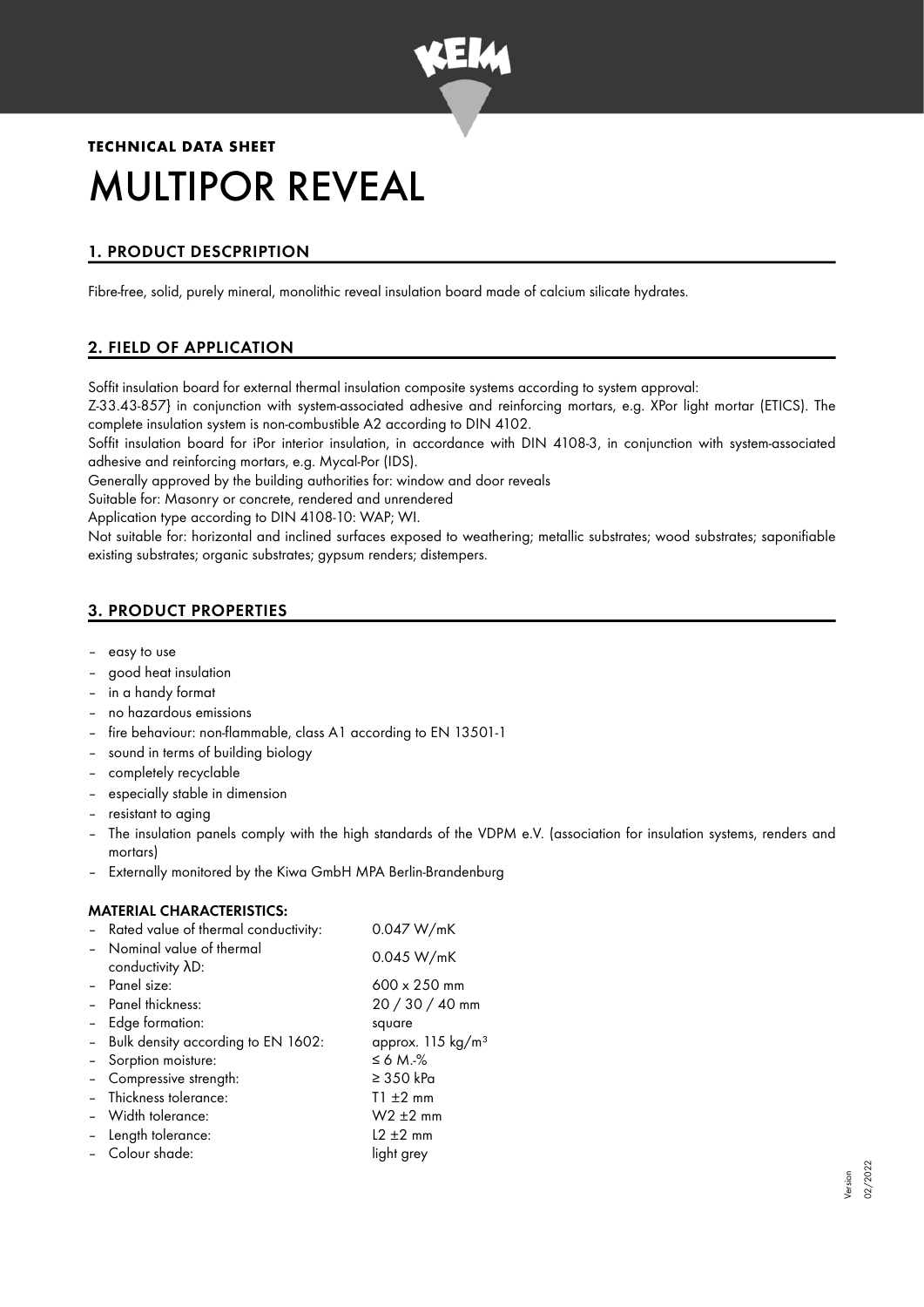#### 4. APPLICATION INSTRUCTIONS

#### SUBSTRATE PREPARATION:

The substrate must be strong, dry, clean, sound and free from adhesion-reducing residues and must not be too absorbent. The substrate must be suitable for a tension-resistant adhesion. Unevenness of up to 1 cm/m may be bridged. Larger unevenness must be mechanically levelled or by applying a render in accordance with DIN EN 998-1. The insulation panel may also be used on soffits: Strongly sanding or unevenly absorbent surfaces should be primed with Indulaqua primer. Observe the Technical Data Sheet of the primer with regard to execution and dilution. Application in KEIM interior climate systems: Highly absorbent substrates must be sufficiently prewetted. Substrates containing gypsum as well as vapour-tight coatings, wallpapers or similar must be removed. Microbially infested substrates must be pretreated with KEIM Mycal-Fix and removed when wet (at least up to 0.5 m above the visible area) to minimize spore flight as far as possible. Appropriate protective measures, e.g. respiratory mask, must be observed. Pretreatment of the substrates with Mycal-Ex or Mycal-XO is recommended.

#### APPLICATION CONDITIONS:

Ambient and substrate temperature during application and drying from ≥ 5 °C to ≤ 30 °C. Do not apply in direct sunlight or on sun-heated substrates. Protect surfaces from direct sun, wind and rain during and after application.

#### APPLICATION:

#### GLUING:

The insulation panel may also be used on soffits: The insulation panels are butted tightly and glued in a bond from bottom to top. Apply the appropriate adhesive mortar to the insulation panels using the bead-and-dot method or over the entire surface. Push the boards into place. At the edges of the building, the insulation panels are glued offset For full-surface gluing, apply the system-specific adhesive mortar to the insulation panels and, if necessary, to the substrate using a 10 mm toothed trowel. Immediately float the insulation panels into the fresh mortar bed with slight pressure. Closing of unavoidable defects and joints up to 5 mm wide with Iso Top Thermfoam B1 is permissible. General instruction with regard to gluing: Do not apply adhesive to the panel joints. Application in KEIM interior climate systems: The panels are butted tightly and glued in a bond from bottom to top. Apply the system-specific adhesive mortar to the entire surface of the insulation panels, to the substrate, or to the insulation panels and the substrate using the floating-buttering method. Push the boards into place. At the edges of the building, the insulation panels are glued offset. All connecting joints are made airtight with a joint sealing tape. An edge insulation strip must be inserted at the connection to floors and moisture-sensitive components. System supplements are also possible across systems with Multipor Wedge (insulation wedge), Multipor Reveal (reveal panel), Mycal-CS-Dämmkeil (insulation wedge) or Mycal-CS-Laibungsplatte (reveal panel).

#### DOWELING:

Check the adhesion of the insulation panels after at least 3 days. Insulation panels that are not bonded or damaged must be replaced. The insulation panel may also be used on soffits: Anchoring is carried out in glued and dowelled ETIC systems using ETICS fasteners approved by the general building authorities or by the European authorities according to DIN EN 1991-1-4/NA. The required dowel quantity depends on the building height and the respective wind zone in which the object is located. For further information, please refer to our ETICS Technical Guide, Chapter #8, ETICS Wind Suction Loads. Application in KEIM interior climate systems: In the case of subsequent tiling work, the panels are additionally fastened through the mesh with suitable screw anchors and finished with another layer of Universalputz.

#### REINFORCEMENT:

After a sufficient setting time of the adhesive, apply the mixed, system-specific reinforcing mortar evenly to the insulation panels, preferably with a 10 mm toothed trowel. Embed the system-specific Glasfaser-Gittermatte (glass fibre mesh), overlap the edges by 10 cm and fill wet-in-wet with system-specific reinforcing mortar. The system-specific Glasfaser-Gittermatte should be embedded in the middle (layer thicknesses up to 6 mm) or in the upper third (layer thicknesses from 6 mm). The insulation panel may also be used on soffits: Thickness of the reinforcing layer depends on the respective system approval and can be in the range of approx. 5 mm. Application in KEIM interior climate systems: The layer thickness of the reinforcement layer should be approx. 5 mm.